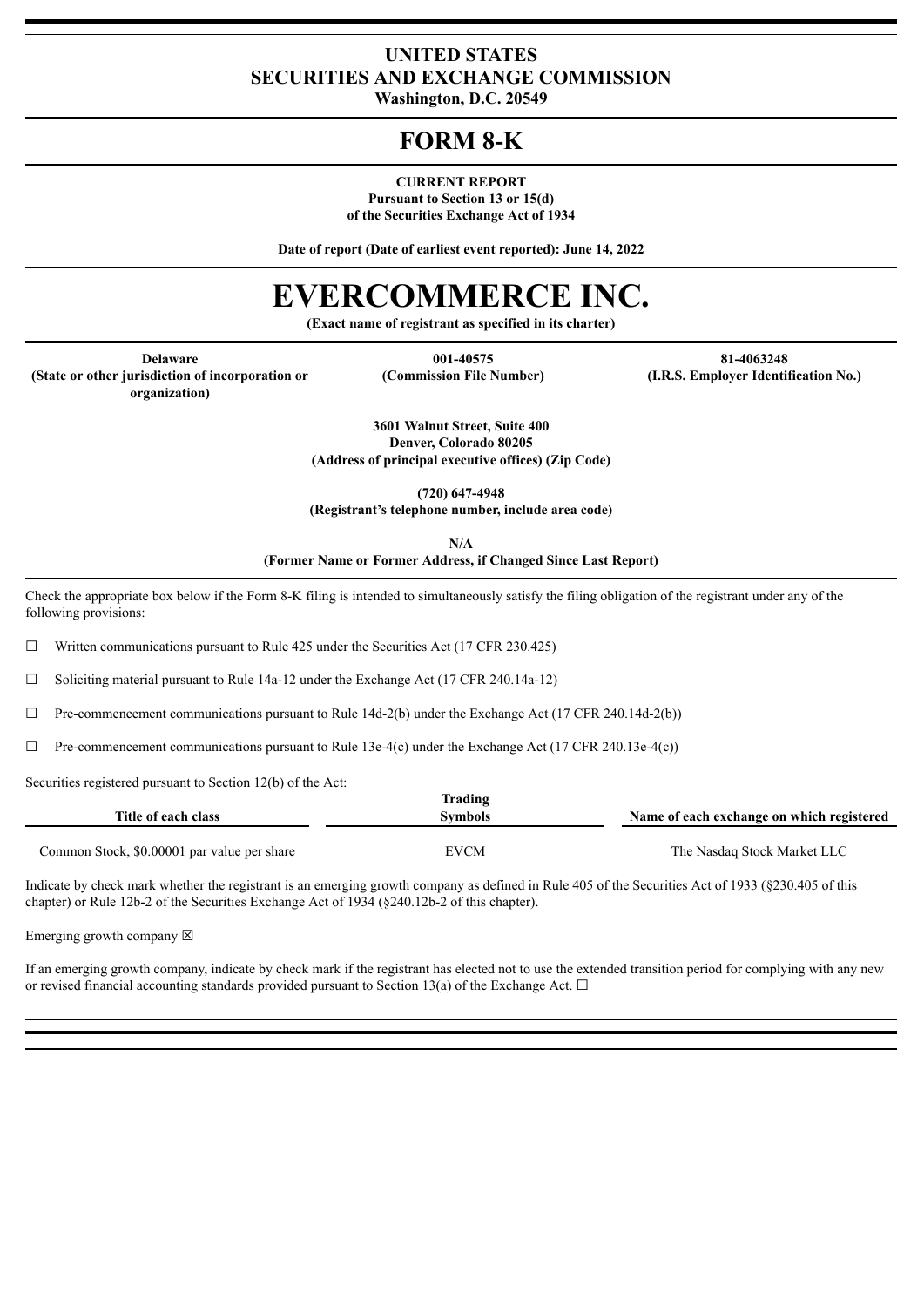#### **Item 8.01. Other Events.**

On June 14, 2022, the Board of Directors of EverCommerce Inc. (the "Company") approved a stock repurchase program with authorization to purchase up to \$50 million of the Company's common stock through the expiration of the program on December 21, 2022.

Repurchases under the program may be made in the open market, in privately negotiated transactions or otherwise, with the amount and timing of repurchases to be determined at the Company's discretion, depending on market conditions and corporate needs. Open market repurchases will be structured to occur in accordance with applicable federal securities laws, including within the pricing and volume requirements of Rule 10b-18 under the Securities Exchange Act of 1934, as amended. The Company may also, from time to time, enter into Rule 10b5-1 plans to facilitate repurchases of its shares under this authorization. This program does not obligate the Company to acquire any particular amount of common stock and may be modified, suspended or terminated at any time at the discretion of its board of directors. The Company expects to fund repurchases with existing cash on hand.

#### **Forward-Looking Statements**

This Current Report on Form 8-K ("Form 8-K") contains forward-looking statements within the meaning of the Private Securities Litigation Reform Act of 1995. All statements contained in this Form 8-K that do not relate to matters of historical fact should be considered forward-looking statements, including without limitation statements regarding the Company's the amount, timing and sources of funding for the share repurchase program. These statements are neither promises nor guarantees, but involve known and unknown risks, uncertainties and other important factors that may cause actual results, performance or achievements to be materially different from any future results, performance or achievements expressed or implied by the forward-looking statements, including, but not limited to, risks relating to the fact that common stock repurchases may not be conducted in the timeframe or in the manner the Company expects, or at all, and the important factors discussed under the caption "Risk Factors" in the Company's Annual Report on Form 10-K for the year ended December 31, 2021, and its other filings with the SEC. These factors could cause actual results to differ materially from those indicated by the forward-looking statements made in this Form 8-K. Any such forward-looking statements represent management's estimates as of the date of this Form 8-K. While we may elect to update such forward-looking statements at some point in the future, we disclaim any obligation to do so, even if subsequent events cause our views to change.